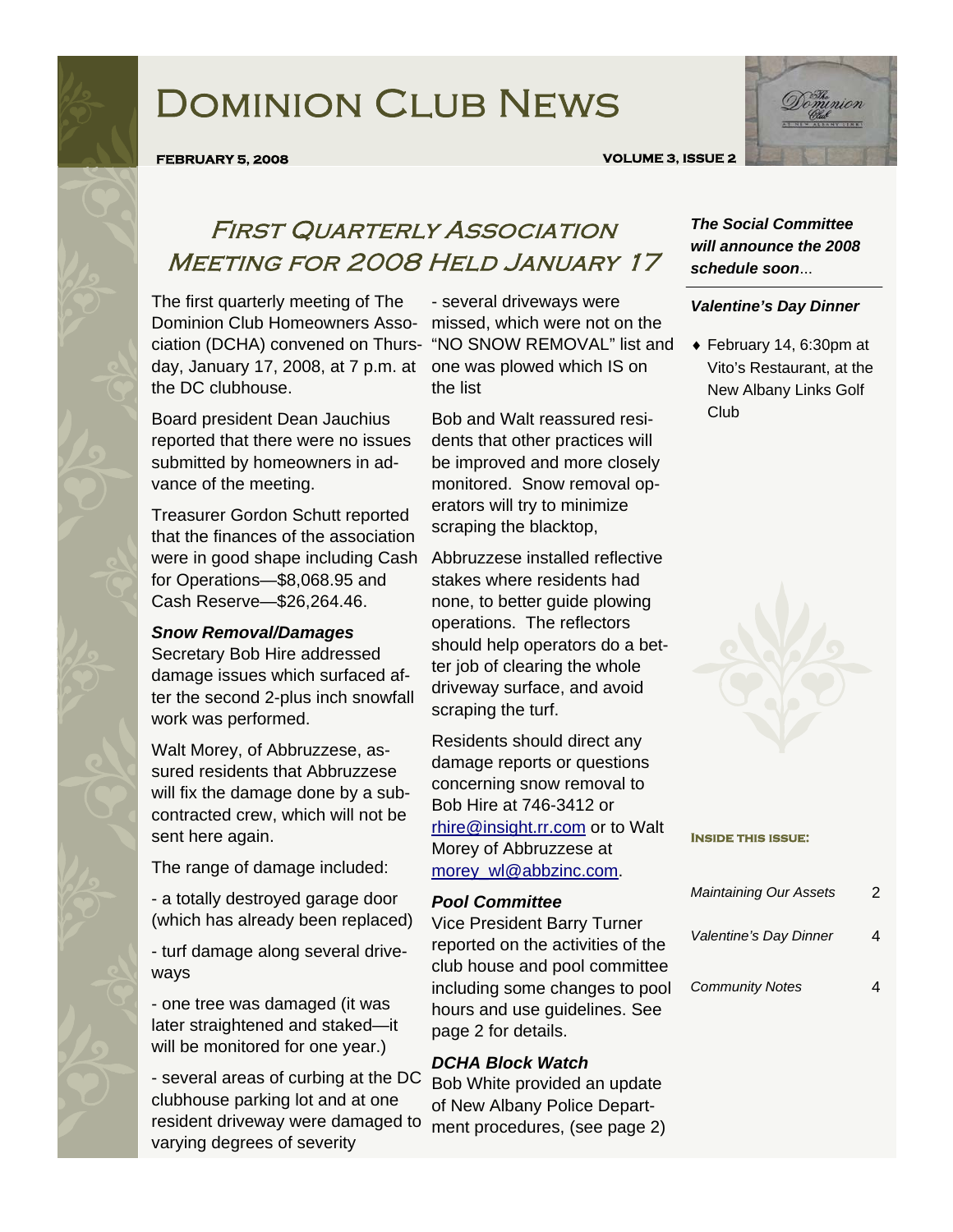

## Quarterly Meeting Highlights (continued)

and had materials available to support the personal, home and business safety and protection services offered by our DCHA Block Watch people and the New Albany Police Department.

### *Lawsuit*

Urban Kraus reported that a lawsuit filed in the Franklin County Court of Common Pleas by a DCHA resident named another resident as well as Dominion Homes, New Albany Village Police, Towne Properties, and DCHA in a dispute about driveways.

The full text of the suit can be found at:

http://fcdcfcjs.co.franklin.oh.us/ CaseInformationOnline/caseSearch

Input **07 CV 017384** into the three boxes after "Case" on the form then click the "Search" button.

Various information is available by clicking the dropdown button  $(+)$  in the left margin of some of the lines.

The board will rely upon the strength and merit of the legal, commonly used contractual Deed Restrictions and Covenants that all residents signed at closing.

The board does not expect any major financial or legal impact on the association or its members as a result of the lawsuit. However, since the DCHA does have to respond to the lawsuit there will be a minimal cost for attorney's fees to file it.

The board will report any future relevant developments to association members.

Residents can address any questions to Urban Kraus at 855-1967 or cukraus@mac.com

**MEETING HIGHLIGHTS:** "We will fix the damage…." Walt MOREY, ABBRUZZESE" "The board does not expect any major financial or LEGAL IMPACT ON THE association or its MEMBERS AS A RESULT OF THE LAWSUIT"

### Maintaining Our Assets–The Clubhouse and Pool

Picture in your mind a clear blue sky, warm sunshine, just a little breeze, and the sparkle of the water in the Dominion Club pool as you lounge with friends, sipping a soft drink ... Well, you get the idea.

As this is written, snow covers the ground and grey clouds cover the sky. But we've made it through January and sooner or later, down the road, that perfect "pool" day will be here.

The clubhouse and pool represent a large expenditure for the Dominion Club homeowners, second only to lawn and landscaping costs. But they represent great assets to our community.

The clubhouse allows us to have meetings and social gatherings. Several DC groups use the clubhouse on a regular basis. Such use is free as long as the participants are DC residents. All you need to do is reserve the space with

Towne Properties. There is plenty of time available for other groups, too. Got a good idea? Want to play euchre or pinochle or bridge or scrabble? Start a group!

The clubhouse also provides a great place for those who want to stay in shape or select a book from our growing library.

The pool provides us with a wonderful place to relax, chat, swim and socialize.

Caring for the clubhouse and pool involves more than most of us realize. The biggest shocker is the cost, some of which is driven by local ordinances governing the maintenance of water quality. The company with whom we contract sends a certified caretaker to the pool daily in the summer to check the water for the correct chemical balance, to check filters, and pool cleanliness. (*continued page 3*)

"The clubhouse and pool represent a large **EXPENDITURE FOR THE DOMINION CLUB HOMEOWNERS** second only to lawn and **LANDSCAPING** costs"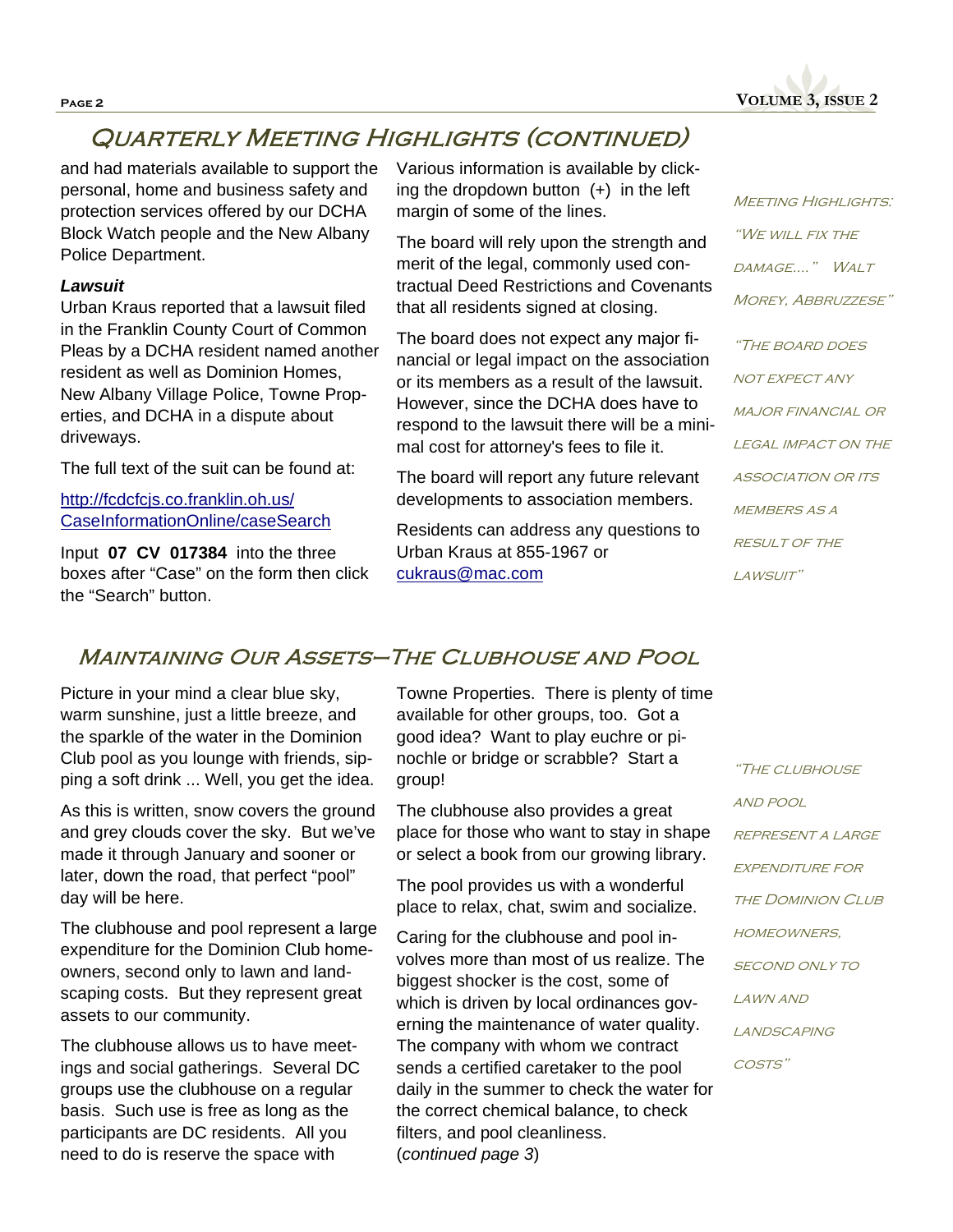

### The Clubhouse and Pool (continued)

Also, there are requirements for a telephone for emergency 911 calls, local fire ordinances surrounding the number of people allowed in the clubhouse, and most of all, the WORK done by resident volunteers under the direction and guidance of Barry Turner, Trustee – Vice President.

One improvement planned for this spring will involve removing the mulch around plantings in the pool area and replacing the mulch with stones. This will prevent the problem of mulch blowing into the pool.

Last spring, many DC residents volunteered time and effort to clean and prepare the pool area, plant flowers and improve the plantings around the clubhouse and many other tasks. When Barry Turner puts out the call this spring, consider volunteering if you are able.

To make everyone's visit to the pool safe and fun, the pool rules have been revised for 2008, by a volunteer committee of residents, led by Barry Turner. They are as follows:

### *Pool Rules*

The pool area is open to all resident members in good standing between the hours of 8am and 10pm daily.

Residents may have a maximum of six guests at one time. All guests must be accompanied by the resident and the resident is responsible for the behavior of their guests.

Guests under 18 years of age are permitted in the pool and pool area from 10am to 1 pm and from 4pm to 6pm.

Access to the pool for resident members and their guests in swimwear shall be through the wrought iron gates and not the clubhouse.

Swimming is permitted only in garments sold as swimwear.

Animals are not allowed in the pool or pool area at any time.

Absolutely no glass or other breakable items are permitted in the pool area. All trash and cigarette butts must be placed in appropriate containers provided.

People in the pool area shall not run, throw, or toss objects, cause splashing or be objectionably loud.

Due to limited numbers, furniture may not be reserved. Those using a table with an umbrella are required to close the umbrella when leaving the pool area or in heavy wind conditions.

No one is permitted in the pool area during electrical storms.

Residents are reminded that the pool and the pool area are of limited size and meant for the enjoyment of residents. Please have consideration for your neighbors while entertaining guests.

Residents are asked to report violations of these rules to Towne Properties for appropriate action.

"The pool area is open to all **RESIDENT MEMBERS** in good standing **BETWEEN THE HOURS** of 8am and 10pm  $DAILY''$